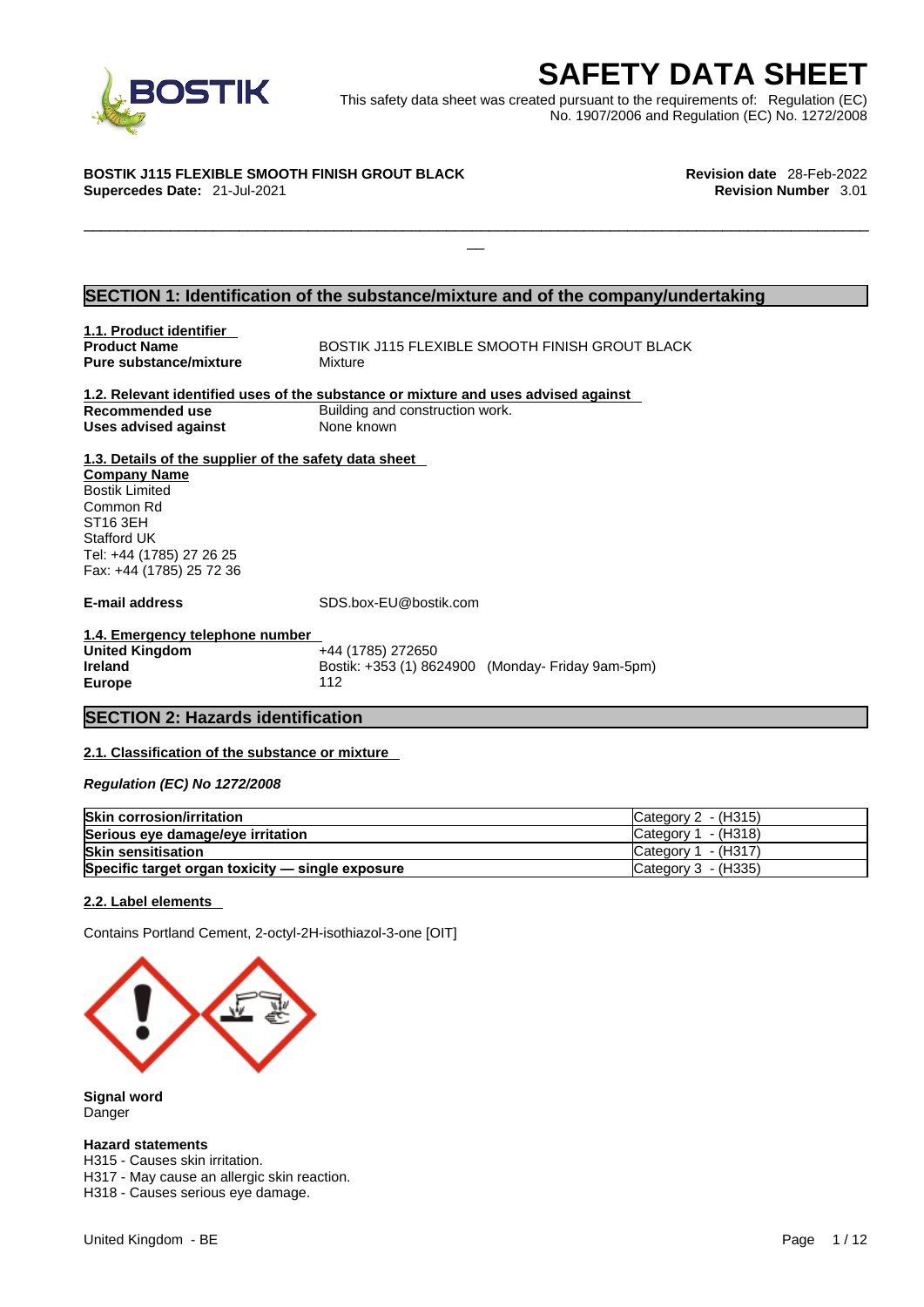\_\_\_\_\_\_\_\_\_\_\_\_\_\_\_\_\_\_\_\_\_\_\_\_\_\_\_\_\_\_\_\_\_\_\_\_\_\_\_\_\_\_\_\_\_\_\_\_\_\_\_\_\_\_\_\_\_\_\_\_\_\_\_\_\_\_\_\_\_\_\_\_\_\_\_\_\_\_\_\_\_\_\_\_\_\_\_\_\_\_\_

**Supercedes Date:** 21-Jul-2021 **Revision Number** 3.01

\_\_ **BOSTIK J115 FLEXIBLE SMOOTH FINISH GROUT BLACK Revision date** 28-Feb-2022

H335 - May cause respiratory irritation.

#### **Precautionary Statements - EU (§28, 1272/2008)**

P101 - If medical advice is needed, have product container or label at hand

P102 - Keep out of reach of children

P260 - Do not breathe dust

P271 - Use only outdoors or in a well-ventilated area

P280 - Wear protective gloves/protective clothing/eye protection/face protection

P302 + P352 - IF ON SKIN: Wash with plenty of water and soap

P305 + P351 + P338 - IF IN EYES: Rinse cautiously with water for several minutes. Remove contact lenses, if present and easy to do. Continue rinsing

P310 - Immediately call a POISON CENTER or doctor

P362 + P364 - Take off contaminated clothing and wash it before reuse

P403 + P233 - Store in a well-ventilated place. Keep container tightly closed

P405 - Store locked up

P501 - Dispose of contents/ container to an approved waste disposal plant

#### **Additional information**

Cement product for which the amount of chromium VI was decreased to  $< 0.0002$  % by a reduction agent (related to the total dry weight).

#### **2.3. Other hazards**

When cement reacts with water a strong alkaline solution is produced. Prolonged contact with wet cement or wet concrete may cause serious burns because they develop without pain being felt e.g. when kneeling in wet cement even when wearing trousers. Frequent inhalation of large quantities of cement dust over a long period of time increases the risk of developing lung disease. Product dust may be irritating to eyes, skin and respiratory system. Repeated exposure may cause skin dryness or cracking.

#### **PBT & vPvB**

This mixture contains no substance considered to be persistent, bioaccumulating or toxic (PBT). This mixture contains no substance considered to be very persistent nor very bioaccumulating (vPvB).

#### **SECTION 3: Composition/information on ingredients**

#### **3.1 Substances**

Not applicable

#### **3.2 Mixtures**

| <b>Chemical name</b>                  | <b>EC No</b> | <b>CAS No</b> | Weight-%     | <b>Classification</b><br>according to<br><b>Regulation (EC)</b><br>No. 1272/2008<br>[CLP]        | <b>Specific</b><br>concentration limit<br>(SCL) | <b>REACH</b><br>registration<br>number |
|---------------------------------------|--------------|---------------|--------------|--------------------------------------------------------------------------------------------------|-------------------------------------------------|----------------------------------------|
| Quartz                                | 238-878-4    | 14808-60-7    | $40 - 80$    | $\lambda$                                                                                        |                                                 | $[4]$                                  |
| <b>Portland Cement</b>                | 266-043-4    | 65997-15-1    | $40 - 80$    | STOT SE 3<br>(H335)<br>Skin Irrit. 2<br>(H315)<br>Eye Dam. 1<br>(H318)<br>Skin Sens. 1<br>(H317) |                                                 | [5]                                    |
| 2-octyl-2H-isothiazol-3-o<br>ne [OIT] | 247-761-7    | 26530-20-1    | $0.01 - 0.1$ | Acute Tox. 3<br>(H301)<br>Acute Tox. 3<br>(H311)                                                 | ٨                                               |                                        |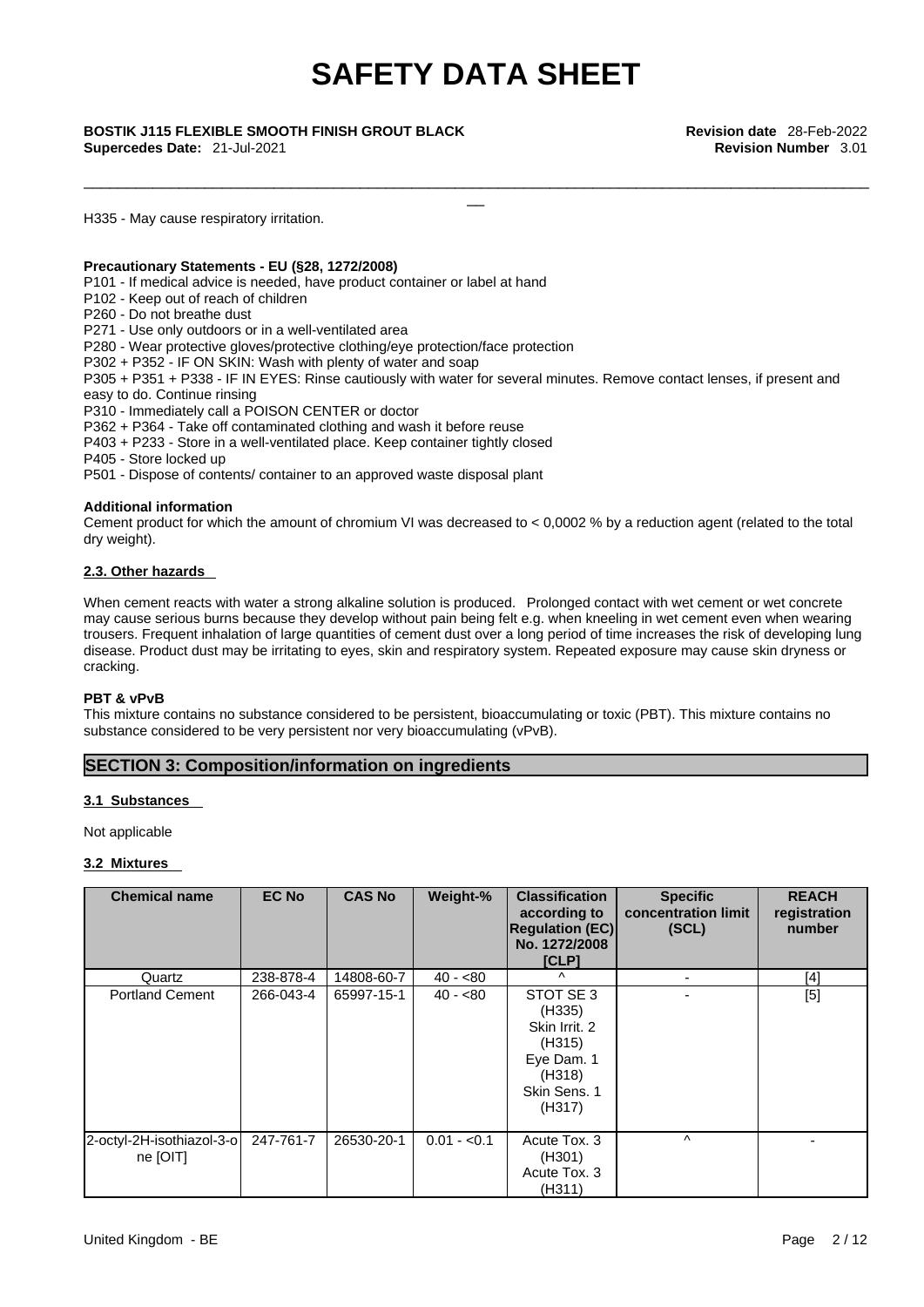\_\_\_\_\_\_\_\_\_\_\_\_\_\_\_\_\_\_\_\_\_\_\_\_\_\_\_\_\_\_\_\_\_\_\_\_\_\_\_\_\_\_\_\_\_\_\_\_\_\_\_\_\_\_\_\_\_\_\_\_\_\_\_\_\_\_\_\_\_\_\_\_\_\_\_\_\_\_\_\_\_\_\_\_\_\_\_\_\_\_\_

# \_\_ **BOSTIK J115 FLEXIBLE SMOOTH FINISH GROUT BLACK Revision date** 28-Feb-2022 **Supercedes Date:** 21-Jul-2021 **Revision Number** 3.01



NOTE [4] - This substance is exempted from registration according to the provisions of Article 2(7)(a) and Annex IV of REACH NOTE [5] - This substance is exempted from registration according to the provisions of Article 2(7)(a) and Annex V of REACH

#### **Full text of H- and EUH-phrases: see section 16**

Note: ^ indicates not classified, however, the substance is listed in section 3 as it has an OEL

This product does not contain candidate substances of very high concern at a concentration >=0.1% (Regulation (EC) No. 1907/2006 (REACH), Article 59)

| <b>SECTION 4: First aid measures</b>   |                                                                                                                                                                                                                                                                                                                                                                                                                                                      |
|----------------------------------------|------------------------------------------------------------------------------------------------------------------------------------------------------------------------------------------------------------------------------------------------------------------------------------------------------------------------------------------------------------------------------------------------------------------------------------------------------|
| 4.1. Description of first aid measures |                                                                                                                                                                                                                                                                                                                                                                                                                                                      |
| <b>General advice</b>                  | If medical advice is needed, have product container or label at hand.                                                                                                                                                                                                                                                                                                                                                                                |
| <b>Inhalation</b>                      | Remove to fresh air. Get medical attention immediately if symptoms occur. IF exposed<br>or concerned: Get medical advice/attention.                                                                                                                                                                                                                                                                                                                  |
| Eye contact                            | Do not rub affected area. Immediately flush with plenty of water. After initial flushing,<br>remove any contact lenses and continue flushing for at least 15 minutes. Consult an<br>ophthalmologist.                                                                                                                                                                                                                                                 |
| <b>Skin contact</b>                    | Brush off loose particles from skin. Remove material from skin immediately. Take off<br>contaminated clothing and wash it before reuse. In the case of skin irritation or allergic<br>reactions see a doctor.                                                                                                                                                                                                                                        |
| Ingestion                              | Rinse mouth. Never give anything by mouth to an unconscious person. Do NOT induce<br>vomiting. Call a doctor.                                                                                                                                                                                                                                                                                                                                        |
| Self-protection of the first aider     | Avoid contact with skin, eyes or clothing. Wear personal protective clothing (see section<br>8).                                                                                                                                                                                                                                                                                                                                                     |
|                                        | 4.2. Most important symptoms and effects, both acute and delayed                                                                                                                                                                                                                                                                                                                                                                                     |
| <b>Symptoms</b>                        | Burning sensation. Itching. Rashes. Hives. Causes serious eye damage. Irritating to<br>skin. Inhalation of dust in high concentration may cause irritation of respiratory system.<br>When cement reacts with water a strong alkaline solution is produced. Prolonged<br>contact with wet cement or wet concrete may cause serious burns because they develop<br>without pain being felt e.g. when kneeling in wet cement even when wearing trousers. |
|                                        | 4.3. Indication of any immediate medical attention and special treatment needed                                                                                                                                                                                                                                                                                                                                                                      |
| Note to doctors                        | May cause sensitisation in susceptible persons. Treat symptomatically.                                                                                                                                                                                                                                                                                                                                                                               |
| United Kingdom - BE                    | Page 3/12                                                                                                                                                                                                                                                                                                                                                                                                                                            |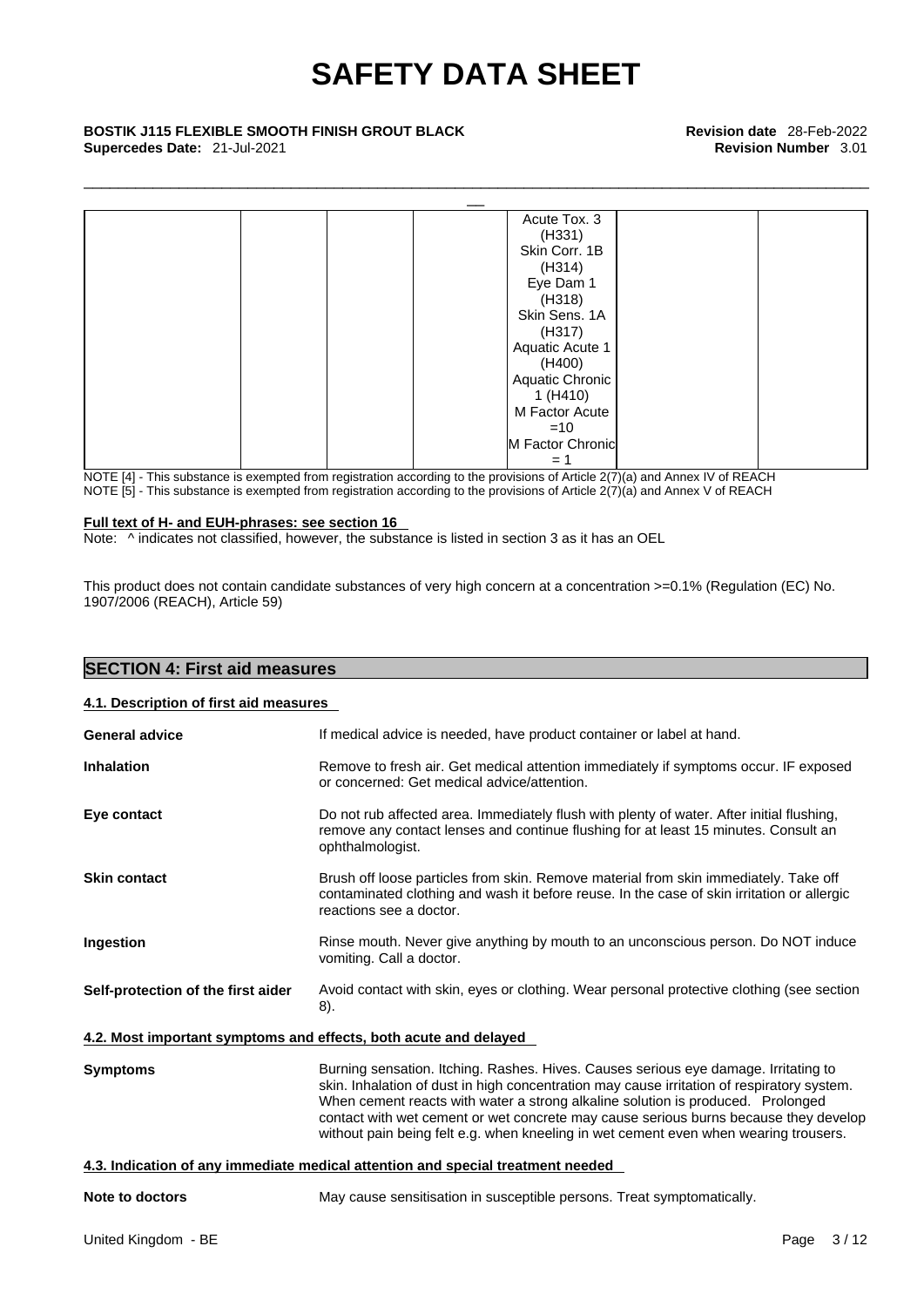\_\_\_\_\_\_\_\_\_\_\_\_\_\_\_\_\_\_\_\_\_\_\_\_\_\_\_\_\_\_\_\_\_\_\_\_\_\_\_\_\_\_\_\_\_\_\_\_\_\_\_\_\_\_\_\_\_\_\_\_\_\_\_\_\_\_\_\_\_\_\_\_\_\_\_\_\_\_\_\_\_\_\_\_\_\_\_\_\_\_\_

\_\_ **BOSTIK J115 FLEXIBLE SMOOTH FINISH GROUT BLACK Revision date** 28-Feb-2022 **Supercedes Date:** 21-Jul-2021 **Revision Number** 3.01

| Use extinguishing measures that are appropriate to local circumstances and the<br>surrounding environment.<br>Full water jet. Do not scatter spilled material with high pressure water streams.<br>5.2. Special hazards arising from the substance or mixture<br>Specific hazards arising from the Product is or contains a sensitiser. May cause sensitisation by skin contact.<br>Silicon dioxide.<br>Firefighters should wear self-contained breathing apparatus and full firefighting turnout<br>gear. Use personal protection equipment.<br><b>SECTION 6: Accidental release measures</b><br>6.1. Personal precautions, protective equipment and emergency procedures<br>Avoid generation of dust. Do not get in eyes, on skin, or on clothing. Use personal<br>protective equipment as required.<br>Refer to protective measures listed in Sections 7 and 8.<br>Use personal protection recommended in Section 8.<br>Prevent product from entering drains. Do not allow to enter into soil/subsoil.<br>6.3. Methods and material for containment and cleaning up<br>Prevent dust cloud.<br>dust. Use appropriate personal protective equipment (PPE). Carefully shovel or sweep<br>up spilled material and place in suitable container. Avoid generating dust.<br>Clean contaminated objects and areas thoroughly observing environmental regulations. | <b>SECTION 5: Firefighting measures</b>                           |                                                                                          |
|--------------------------------------------------------------------------------------------------------------------------------------------------------------------------------------------------------------------------------------------------------------------------------------------------------------------------------------------------------------------------------------------------------------------------------------------------------------------------------------------------------------------------------------------------------------------------------------------------------------------------------------------------------------------------------------------------------------------------------------------------------------------------------------------------------------------------------------------------------------------------------------------------------------------------------------------------------------------------------------------------------------------------------------------------------------------------------------------------------------------------------------------------------------------------------------------------------------------------------------------------------------------------------------------------------------------------------------------------------------|-------------------------------------------------------------------|------------------------------------------------------------------------------------------|
|                                                                                                                                                                                                                                                                                                                                                                                                                                                                                                                                                                                                                                                                                                                                                                                                                                                                                                                                                                                                                                                                                                                                                                                                                                                                                                                                                              | 5.1. Extinguishing media                                          |                                                                                          |
|                                                                                                                                                                                                                                                                                                                                                                                                                                                                                                                                                                                                                                                                                                                                                                                                                                                                                                                                                                                                                                                                                                                                                                                                                                                                                                                                                              | <b>Suitable Extinguishing Media</b>                               |                                                                                          |
|                                                                                                                                                                                                                                                                                                                                                                                                                                                                                                                                                                                                                                                                                                                                                                                                                                                                                                                                                                                                                                                                                                                                                                                                                                                                                                                                                              | Unsuitable extinguishing media                                    |                                                                                          |
|                                                                                                                                                                                                                                                                                                                                                                                                                                                                                                                                                                                                                                                                                                                                                                                                                                                                                                                                                                                                                                                                                                                                                                                                                                                                                                                                                              |                                                                   |                                                                                          |
|                                                                                                                                                                                                                                                                                                                                                                                                                                                                                                                                                                                                                                                                                                                                                                                                                                                                                                                                                                                                                                                                                                                                                                                                                                                                                                                                                              | chemical                                                          |                                                                                          |
|                                                                                                                                                                                                                                                                                                                                                                                                                                                                                                                                                                                                                                                                                                                                                                                                                                                                                                                                                                                                                                                                                                                                                                                                                                                                                                                                                              | <b>Hazardous combustion products</b>                              |                                                                                          |
|                                                                                                                                                                                                                                                                                                                                                                                                                                                                                                                                                                                                                                                                                                                                                                                                                                                                                                                                                                                                                                                                                                                                                                                                                                                                                                                                                              | 5.3. Advice for firefighters                                      |                                                                                          |
|                                                                                                                                                                                                                                                                                                                                                                                                                                                                                                                                                                                                                                                                                                                                                                                                                                                                                                                                                                                                                                                                                                                                                                                                                                                                                                                                                              | Special protective equipment and<br>precautions for fire-fighters |                                                                                          |
|                                                                                                                                                                                                                                                                                                                                                                                                                                                                                                                                                                                                                                                                                                                                                                                                                                                                                                                                                                                                                                                                                                                                                                                                                                                                                                                                                              |                                                                   |                                                                                          |
|                                                                                                                                                                                                                                                                                                                                                                                                                                                                                                                                                                                                                                                                                                                                                                                                                                                                                                                                                                                                                                                                                                                                                                                                                                                                                                                                                              |                                                                   |                                                                                          |
|                                                                                                                                                                                                                                                                                                                                                                                                                                                                                                                                                                                                                                                                                                                                                                                                                                                                                                                                                                                                                                                                                                                                                                                                                                                                                                                                                              | <b>Personal precautions</b>                                       |                                                                                          |
|                                                                                                                                                                                                                                                                                                                                                                                                                                                                                                                                                                                                                                                                                                                                                                                                                                                                                                                                                                                                                                                                                                                                                                                                                                                                                                                                                              | <b>Other information</b>                                          |                                                                                          |
|                                                                                                                                                                                                                                                                                                                                                                                                                                                                                                                                                                                                                                                                                                                                                                                                                                                                                                                                                                                                                                                                                                                                                                                                                                                                                                                                                              | For emergency responders                                          |                                                                                          |
|                                                                                                                                                                                                                                                                                                                                                                                                                                                                                                                                                                                                                                                                                                                                                                                                                                                                                                                                                                                                                                                                                                                                                                                                                                                                                                                                                              | 6.2. Environmental precautions                                    |                                                                                          |
|                                                                                                                                                                                                                                                                                                                                                                                                                                                                                                                                                                                                                                                                                                                                                                                                                                                                                                                                                                                                                                                                                                                                                                                                                                                                                                                                                              | <b>Environmental precautions</b>                                  |                                                                                          |
|                                                                                                                                                                                                                                                                                                                                                                                                                                                                                                                                                                                                                                                                                                                                                                                                                                                                                                                                                                                                                                                                                                                                                                                                                                                                                                                                                              |                                                                   |                                                                                          |
|                                                                                                                                                                                                                                                                                                                                                                                                                                                                                                                                                                                                                                                                                                                                                                                                                                                                                                                                                                                                                                                                                                                                                                                                                                                                                                                                                              | <b>Methods for containment</b>                                    | Cover powder spill with plastic sheet or tarp to minimise spreading and keep powder dry. |
|                                                                                                                                                                                                                                                                                                                                                                                                                                                                                                                                                                                                                                                                                                                                                                                                                                                                                                                                                                                                                                                                                                                                                                                                                                                                                                                                                              | Methods for cleaning up                                           | Do not dry sweep dust. Wet dust with water before sweeping or use a vacuum to collect    |
|                                                                                                                                                                                                                                                                                                                                                                                                                                                                                                                                                                                                                                                                                                                                                                                                                                                                                                                                                                                                                                                                                                                                                                                                                                                                                                                                                              | Prevention of secondary hazards                                   |                                                                                          |
|                                                                                                                                                                                                                                                                                                                                                                                                                                                                                                                                                                                                                                                                                                                                                                                                                                                                                                                                                                                                                                                                                                                                                                                                                                                                                                                                                              | 6.4. Reference to other sections                                  |                                                                                          |
|                                                                                                                                                                                                                                                                                                                                                                                                                                                                                                                                                                                                                                                                                                                                                                                                                                                                                                                                                                                                                                                                                                                                                                                                                                                                                                                                                              | <b>Reference to other sections</b>                                | See section 8 for more information. See section 13 for more information.                 |

### **7.1. Precautions for safe handling**

**Advice on safe handling** Ensure adequate ventilation. Avoid generation of dust. Avoid contact with skin, eyes or clothing. Use personal protection equipment. Take off contaminated clothing and wash it before reuse.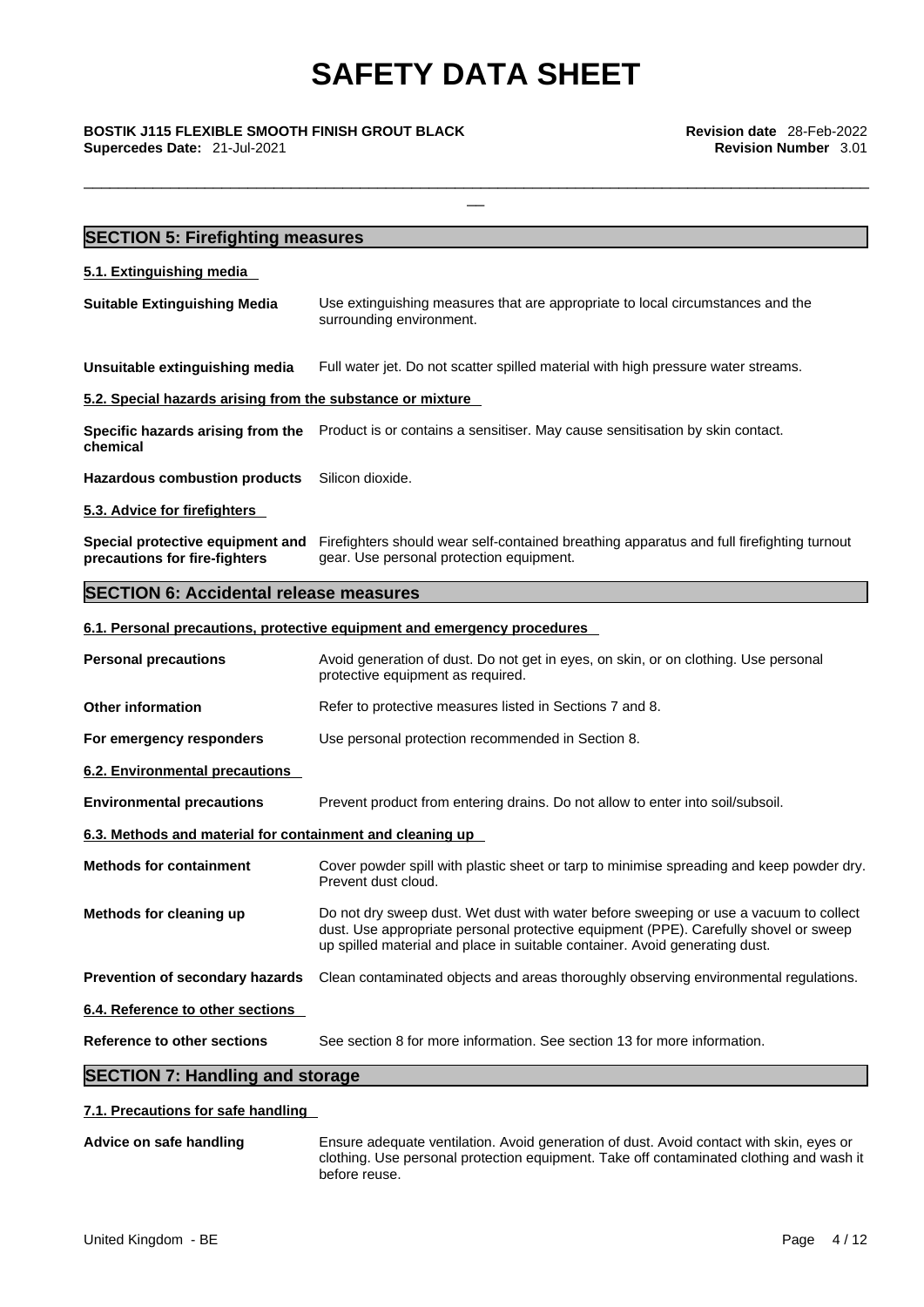\_\_\_\_\_\_\_\_\_\_\_\_\_\_\_\_\_\_\_\_\_\_\_\_\_\_\_\_\_\_\_\_\_\_\_\_\_\_\_\_\_\_\_\_\_\_\_\_\_\_\_\_\_\_\_\_\_\_\_\_\_\_\_\_\_\_\_\_\_\_\_\_\_\_\_\_\_\_\_\_\_\_\_\_\_\_\_\_\_\_\_

# \_\_ **BOSTIK J115 FLEXIBLE SMOOTH FINISH GROUT BLACK Revision date** 28-Feb-2022

| Avoid contact with skin, eyes or clothing. Wear suitable gloves and eye/face protection.<br>Do not eat, drink or smoke when using this product.<br>7.2. Conditions for safe storage, including any incompatibilities<br>Keep containers tightly closed in a dry, cool and well-ventilated place. Store locked up.<br>Keep out of the reach of children. Keep the packing dry and well sealed to prevent<br>contamination and absorption of humidity. Protect from moisture.<br>Risk Management Methods (RMM) The information required is contained in this Safety Data Sheet. | <b>Other information</b>                           | Observe technical data sheet. |
|-------------------------------------------------------------------------------------------------------------------------------------------------------------------------------------------------------------------------------------------------------------------------------------------------------------------------------------------------------------------------------------------------------------------------------------------------------------------------------------------------------------------------------------------------------------------------------|----------------------------------------------------|-------------------------------|
|                                                                                                                                                                                                                                                                                                                                                                                                                                                                                                                                                                               |                                                    |                               |
|                                                                                                                                                                                                                                                                                                                                                                                                                                                                                                                                                                               | Specific use(s)<br>Building and construction work. |                               |
|                                                                                                                                                                                                                                                                                                                                                                                                                                                                                                                                                                               | 7.3. Specific end use(s)                           |                               |
|                                                                                                                                                                                                                                                                                                                                                                                                                                                                                                                                                                               | <b>Storage Conditions</b>                          |                               |
|                                                                                                                                                                                                                                                                                                                                                                                                                                                                                                                                                                               |                                                    |                               |
|                                                                                                                                                                                                                                                                                                                                                                                                                                                                                                                                                                               | General hygiene considerations                     |                               |

### **SECTION 8: Exposure controls/personal protection**

### **8.1. Control parameters**

### **Exposure Limits**

| <b>Chemical name</b>                 | <b>European Union</b>     | <b>United Kingdom</b>                                                                                          |
|--------------------------------------|---------------------------|----------------------------------------------------------------------------------------------------------------|
| Quartz<br>14808-60-7                 | TWA: $0.1 \text{ mg/m}^3$ | TWA: $0.1 \text{ mg/m}^3$                                                                                      |
| <b>Portland Cement</b><br>65997-15-1 |                           | TWA: $10 \text{ mg/m}^3$<br>TWA: 4 mg/m <sup>3</sup><br>STEL: $30 \text{ mg/m}^3$<br>STEL: $12 \text{ mg/m}^3$ |
| Dust<br>RR-12364-8                   |                           | TWA: $10 \text{ mg/m}^3$<br>TWA: 4 mg/m $3$<br>STEL: $30 \text{ mg/m}^3$<br>STEL: $12 \text{ mg/m}^3$          |

**Derived No Effect Level (DNEL)** No information available

| <b>Predicted No Effect Concentration</b> No information available. |  |
|--------------------------------------------------------------------|--|
| (PNEC)                                                             |  |

| 8.2. Exposure controls        |                                                                                                                                                                                                                                                                                                                                                                                                                                                                                |
|-------------------------------|--------------------------------------------------------------------------------------------------------------------------------------------------------------------------------------------------------------------------------------------------------------------------------------------------------------------------------------------------------------------------------------------------------------------------------------------------------------------------------|
| <b>Engineering controls</b>   | Ensure adequate ventilation, especially in confined areas. Vapours/aerosols must be<br>exhausted directly at the point of origin.                                                                                                                                                                                                                                                                                                                                              |
| Personal protective equipment |                                                                                                                                                                                                                                                                                                                                                                                                                                                                                |
| <b>Eye/face protection</b>    | Wear safety glasses with side shields (or goggles). Use eye protection according to EN<br>166, designed to protect against powders and dusts.                                                                                                                                                                                                                                                                                                                                  |
| <b>Hand protection</b>        | Wear protective gloves. Gloves must conform to standard EN 374. Ensure that the<br>breakthrough time of the glove material is not exceeded. Refer to glove supplier for<br>information on breakthrough time for specific gloves. For operations where prolonged or<br>repeated skin contact may occur, impervious gloves should be worn. Gloves made of<br>plastic or rubber. Gloves should be replaced regularly and if there is any sign of damage<br>to the glove material. |
| Skin and body protection      | Suitable protective clothing. Gloves made of plastic or rubber. Avoid contact with skin,<br>eyes or clothing. Wear appropriate personal protective clothing to prevent skin contact.                                                                                                                                                                                                                                                                                           |
| <b>Respiratory protection</b> | No protective equipment is needed under normal use conditions. If exposure limits are<br>exceeded or irritation is experienced, ventilation and evacuation may be required. Avoid<br>generation of dust. Possible nuisance dust.                                                                                                                                                                                                                                               |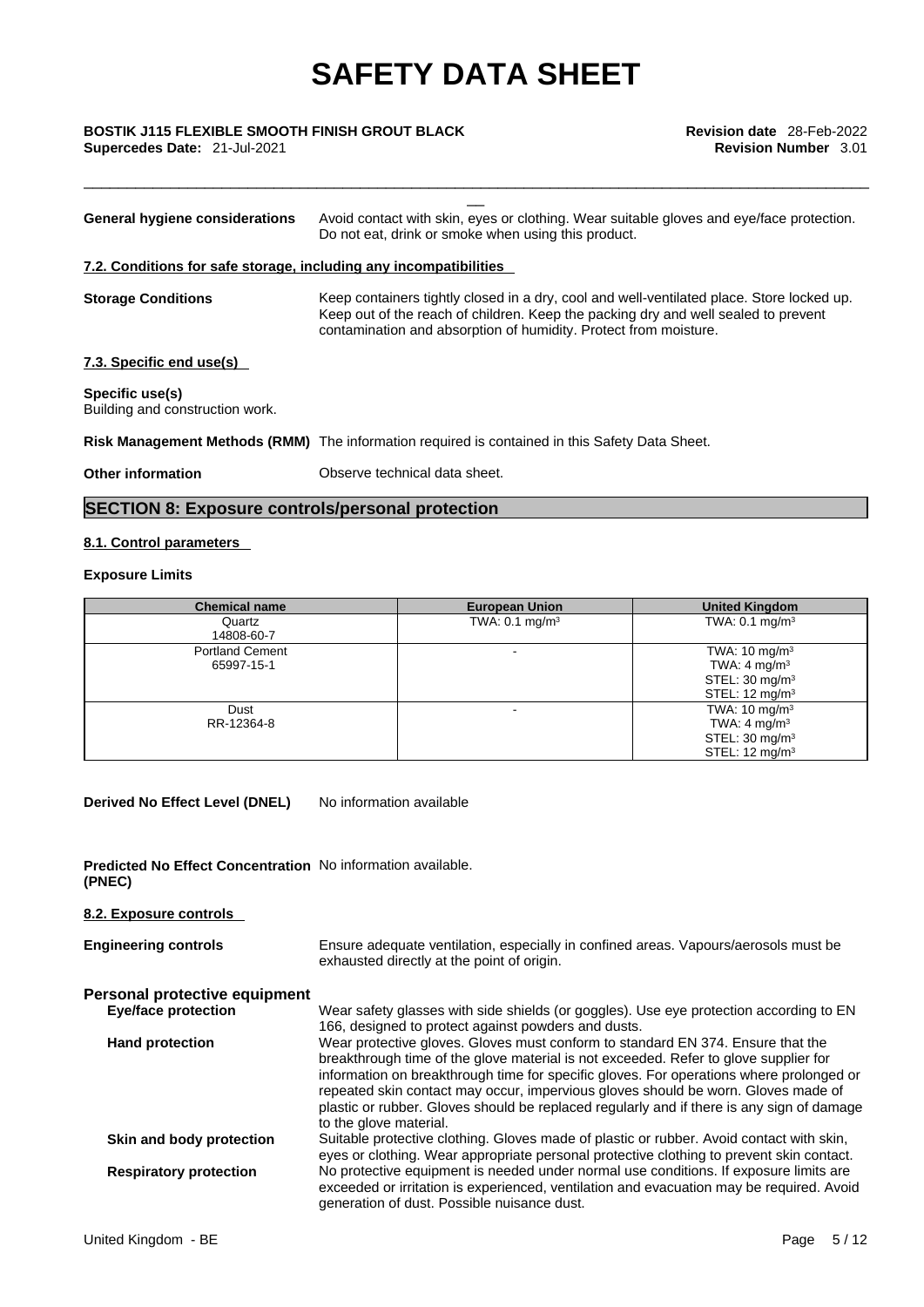# \_\_ **BOSTIK J115 FLEXIBLE SMOOTH FINISH GROUT BLACK Revision date** 28-Feb-2022

**Recommended filter type:** black. with filter for particulates. Wear a respirator conforming to EN 140 with Type P2/P3 filter or better.

\_\_\_\_\_\_\_\_\_\_\_\_\_\_\_\_\_\_\_\_\_\_\_\_\_\_\_\_\_\_\_\_\_\_\_\_\_\_\_\_\_\_\_\_\_\_\_\_\_\_\_\_\_\_\_\_\_\_\_\_\_\_\_\_\_\_\_\_\_\_\_\_\_\_\_\_\_\_\_\_\_\_\_\_\_\_\_\_\_\_\_

**Environmental exposure controls** Do not allow into any sewer, on the ground or into any body of water.

#### **SECTION 9: Physical and chemical properties**

#### **9.1. Information on basic physical and chemical properties**

| <b>Physical state</b><br>Appearance<br>Colour<br><b>Odour</b><br><b>Odour threshold</b> | Solid<br>Powder<br><b>Black</b><br>No information available<br>No information available |                  |
|-----------------------------------------------------------------------------------------|-----------------------------------------------------------------------------------------|------------------|
| <b>Property</b>                                                                         | Values                                                                                  | Remarks • Method |
| рH                                                                                      | No data available                                                                       |                  |
| pH (as aqueous solution)                                                                | >11                                                                                     |                  |
| Melting point / freezing point                                                          | Not applicable.<br>°С                                                                   |                  |
| Initial boiling point and boiling                                                       | Not applicable<br>°C<br>$\mathbf{r}$                                                    |                  |
| range                                                                                   |                                                                                         |                  |
| <b>Flash point</b>                                                                      | °С<br>Not applicable .                                                                  |                  |
| <b>Evaporation rate</b>                                                                 | Not applicable.                                                                         |                  |
| <b>Flammability</b>                                                                     | No data available                                                                       |                  |
| <b>Flammability Limit in Air</b>                                                        |                                                                                         |                  |
| Upper flammability or explosive No data available<br>limits                             |                                                                                         |                  |
| Lower flammability or explosive No data available<br>limits                             |                                                                                         |                  |
| Vapour pressure                                                                         | No data available                                                                       |                  |
| <b>Relative vapour density</b>                                                          | No data available                                                                       |                  |
| <b>Relative density</b>                                                                 | No data available                                                                       |                  |
| <b>Water solubility</b>                                                                 | Cement based products react and                                                         |                  |
|                                                                                         | solidify in contact with water                                                          |                  |
| Solubility(ies)                                                                         | No data available                                                                       |                  |
| <b>Partition coefficient</b>                                                            | No data available                                                                       |                  |
| <b>Autoignition temperature</b>                                                         | No data available                                                                       |                  |
| <b>Decomposition temperature</b>                                                        | No data available                                                                       |                  |
| <b>Kinematic viscosity</b>                                                              | Not applicable .                                                                        |                  |
| <b>Dynamic viscosity</b>                                                                | Not applicable.                                                                         |                  |
| <b>Explosive properties</b>                                                             | No data available                                                                       |                  |
| <b>Oxidising properties</b>                                                             | No data available                                                                       |                  |
| 9.2. Other information                                                                  |                                                                                         |                  |
| Solid content (%)                                                                       | 100                                                                                     |                  |
| <b>Softening Point</b>                                                                  | Not relevant                                                                            |                  |
| <b>VOC Content (%)</b>                                                                  |                                                                                         |                  |
| <b>Liquid Density</b>                                                                   | 1.8 $g/ml$                                                                              |                  |
| <b>Bulk density</b>                                                                     | 1.3<br>$50 - 700$ µm                                                                    |                  |

### **SECTION 10: Stability and reactivity**

#### **10.1. Reactivity**

**Reactivity Product cures with moisture.** 

#### **10.2. Chemical stability**

**Stability** Keep away from Incompatible materials. Stable under recommended storage conditions.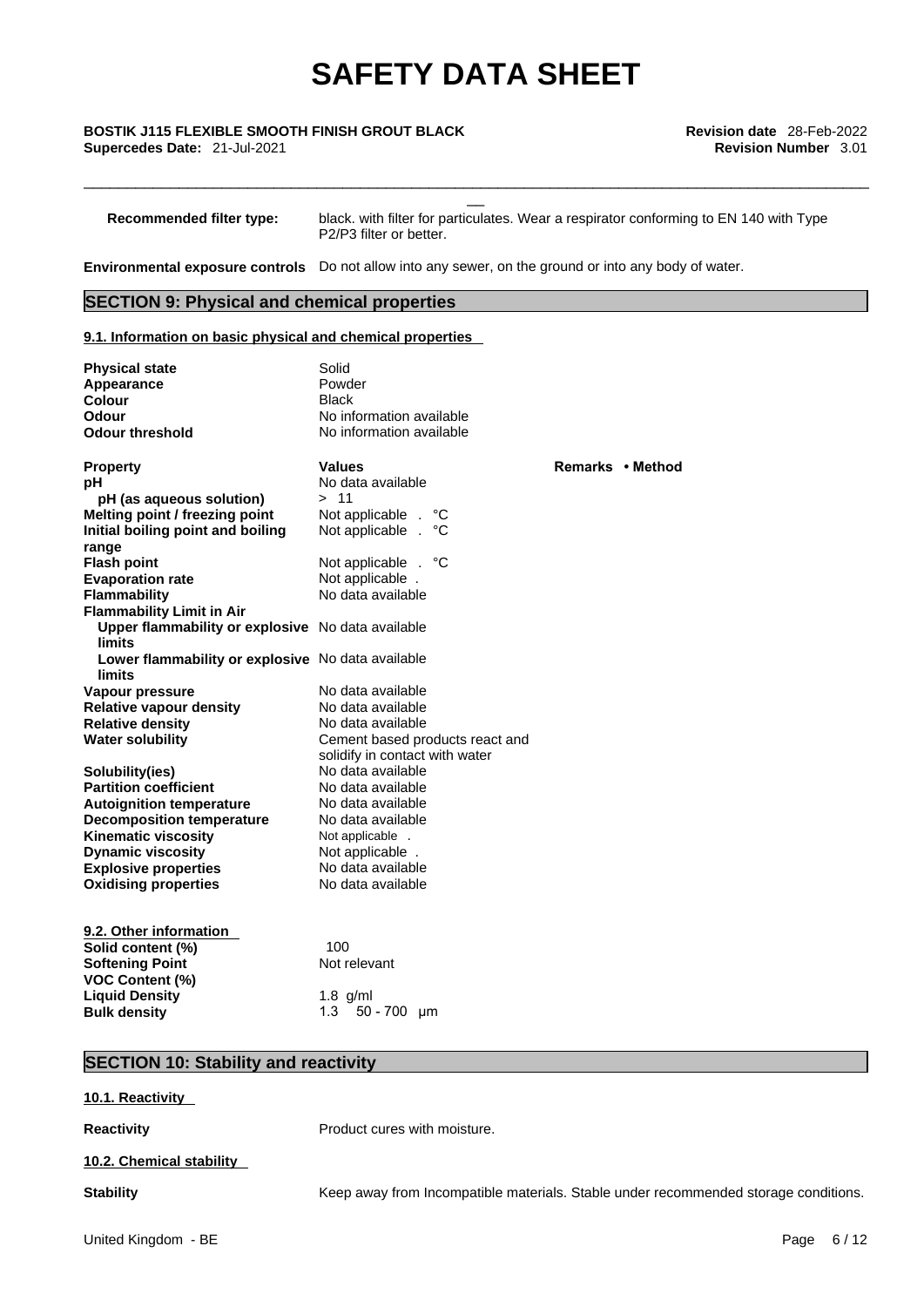\_\_\_\_\_\_\_\_\_\_\_\_\_\_\_\_\_\_\_\_\_\_\_\_\_\_\_\_\_\_\_\_\_\_\_\_\_\_\_\_\_\_\_\_\_\_\_\_\_\_\_\_\_\_\_\_\_\_\_\_\_\_\_\_\_\_\_\_\_\_\_\_\_\_\_\_\_\_\_\_\_\_\_\_\_\_\_\_\_\_\_

\_\_ **BOSTIK J115 FLEXIBLE SMOOTH FINISH GROUT BLACK Revision date** 28-Feb-2022 **Supercedes Date:** 21-Jul-2021 **Revision Number** 3.01

| <b>Explosion data</b>                                            |                                                                                                                                                                                                                                                           |
|------------------------------------------------------------------|-----------------------------------------------------------------------------------------------------------------------------------------------------------------------------------------------------------------------------------------------------------|
| Sensitivity to mechanical                                        | None.                                                                                                                                                                                                                                                     |
| impact<br>Sensitivity to static discharge                        | None.                                                                                                                                                                                                                                                     |
| 10.3. Possibility of hazardous reactions                         |                                                                                                                                                                                                                                                           |
| Possibility of hazardous reactions None under normal processing. |                                                                                                                                                                                                                                                           |
| 10.4. Conditions to avoid                                        |                                                                                                                                                                                                                                                           |
| <b>Conditions to avoid</b>                                       | Product cures with moisture. Protect from moisture.                                                                                                                                                                                                       |
| 10.5. Incompatible materials                                     |                                                                                                                                                                                                                                                           |
| Incompatible materials                                           | Strong acids. Strong bases. Strong oxidising agents. Acids. Aluminium.                                                                                                                                                                                    |
| 10.6. Hazardous decomposition products                           |                                                                                                                                                                                                                                                           |
| <b>Hazardous decomposition</b><br>products                       | None under normal use conditions. Stable under recommended storage conditions.                                                                                                                                                                            |
| <b>SECTION 11: Toxicological information</b>                     |                                                                                                                                                                                                                                                           |
| 11.1. Information on toxicological effects                       |                                                                                                                                                                                                                                                           |
| Information on likely routes of exposure                         |                                                                                                                                                                                                                                                           |
| <b>Product Information</b>                                       |                                                                                                                                                                                                                                                           |
| <b>Inhalation</b>                                                | Specific test data for the substance or mixture is not available. May cause irritation of<br>respiratory tract.                                                                                                                                           |
| Eye contact                                                      | Specific test data for the substance or mixture is not available. Causes serious eye<br>damage. May cause irreversible damage to eyes.                                                                                                                    |
| <b>Skin contact</b>                                              | Specific test data for the substance or mixture is not available. May cause sensitisation<br>by skin contact. Repeated or prolonged skin contact may cause allergic reactions with<br>susceptible persons. (based on components). Causes skin irritation. |
| Ingestion                                                        | Specific test data for the substance or mixture is not available. Ingestion may cause<br>gastrointestinal irritation, nausea, vomiting and diarrhoea.                                                                                                     |
|                                                                  | Symptoms related to the physical, chemical and toxicological characteristics                                                                                                                                                                              |
| <b>Symptoms</b>                                                  | Redness. Burning. May cause blindness. Itching. Rashes. Hives. May cause redness<br>and tearing of the eyes.                                                                                                                                              |
| <b>Numerical measures of toxicity</b>                            |                                                                                                                                                                                                                                                           |
|                                                                  |                                                                                                                                                                                                                                                           |

#### **Acute toxicity**

#### **Component Information**

| Chemical name | Oral LD50               | Dermal LD50 | <b>Inhalation LC50</b> |
|---------------|-------------------------|-------------|------------------------|
| Quartz        | (Rattus)<br>>2000 mg/kg |             |                        |
| 14808-60-7    |                         |             |                        |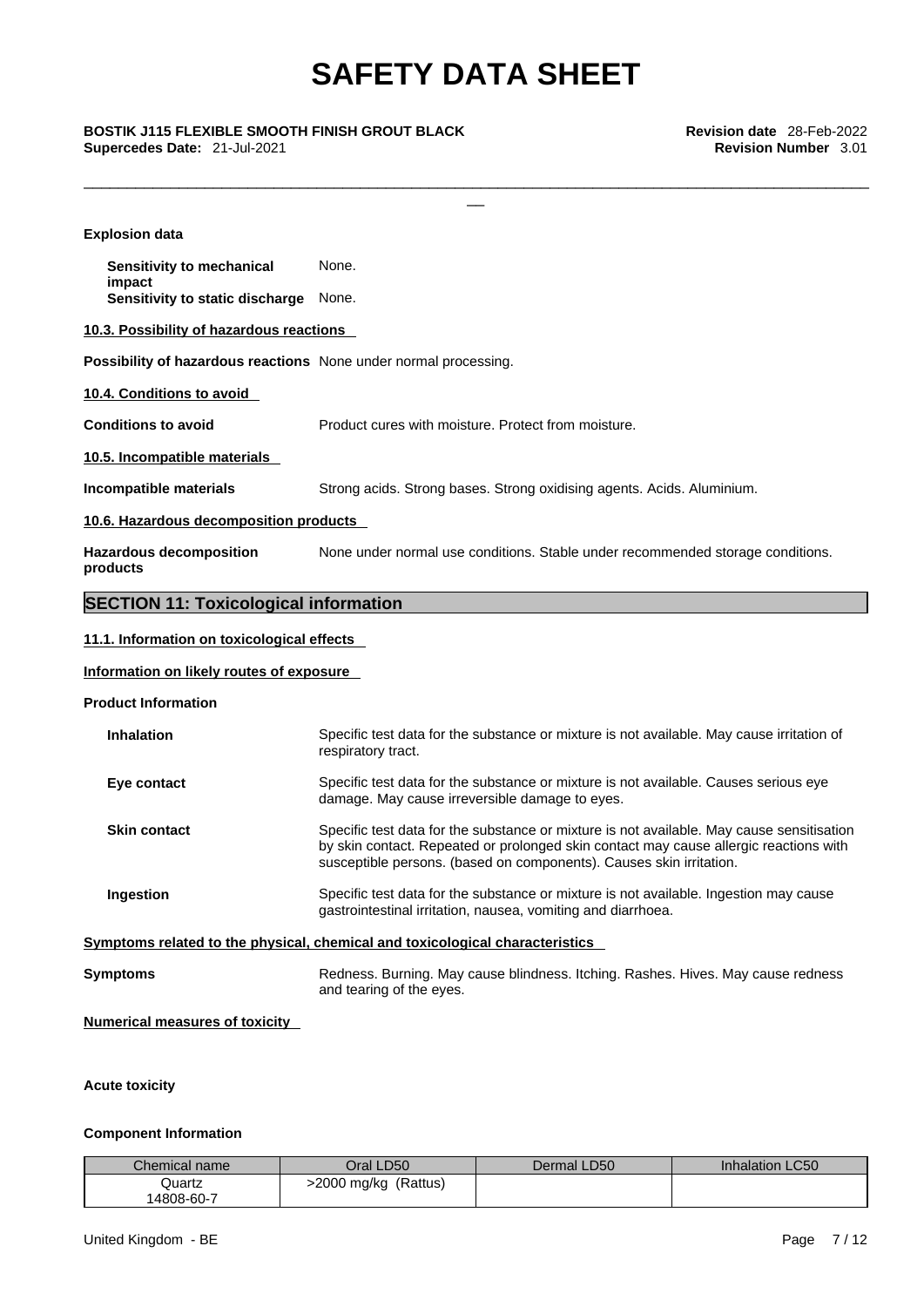| <b>Portland Cement</b>      | LD50 $>$ 2000 mg/Kg (Rattus)  | LD50 >2000 mg/Kg           |  |  |  |  |
|-----------------------------|-------------------------------|----------------------------|--|--|--|--|
| 65997-15-1                  |                               |                            |  |  |  |  |
| 2-octyl-2H-isothiazol-3-one | $=125 \text{ mg/kg}$ (Rattus) | $= 690$ mg/kg (Oryctolagus |  |  |  |  |
| <b>IOITI</b>                |                               | cuniculus)                 |  |  |  |  |
| 26530-20-1                  |                               |                            |  |  |  |  |

#### **Delayed and immediate effects as well as chronic effects from short and long-term exposure**

**Skin corrosion/irritation** Classification based on data available for ingredients. Irritating to skin.

\_\_\_\_\_\_\_\_\_\_\_\_\_\_\_\_\_\_\_\_\_\_\_\_\_\_\_\_\_\_\_\_\_\_\_\_\_\_\_\_\_\_\_\_\_\_\_\_\_\_\_\_\_\_\_\_\_\_\_\_\_\_\_\_\_\_\_\_\_\_\_\_\_\_\_\_\_\_\_\_\_\_\_\_\_\_\_\_\_\_\_

2-octyl-2H-isothiazol-3-one [OIT] (26530-20-1)

| Method                     | Species       | IExposure route | <b>Effective dose</b> | <b>IExposure time</b> | <b>IResults</b>   |
|----------------------------|---------------|-----------------|-----------------------|-----------------------|-------------------|
| <b>IOECD Test No. 404:</b> | <b>Rabbit</b> | Dermal          |                       |                       | <b>ICorrosive</b> |
| Acute Dermal               |               |                 |                       |                       |                   |
| Irritation/Corrosion       |               |                 |                       |                       |                   |

**Serious eye damage/eye irritation** Classification based on data available for ingredients. Causes burns. Risk of serious damage to eyes.

**Respiratory or skin sensitisation** May cause sensitisation by skin contact.

2-octyl-2H-isothiazol-3-one [OIT] (26530-20-1)

| Method                                                                      | Species                                                           | Exposure route                                                    | <b>Results</b> |
|-----------------------------------------------------------------------------|-------------------------------------------------------------------|-------------------------------------------------------------------|----------------|
| <b>IOECD Test No. 429: Skin</b><br>Sensitisation: Local Lymph Node<br>Assay | Mouse                                                             |                                                                   | sensitising    |
| <b>Germ cell mutagenicity</b>                                               |                                                                   | Based on available data, the classification criteria are not met. |                |
| Carcinogenicity                                                             | Based on available data, the classification criteria are not met. |                                                                   |                |
| <b>Reproductive toxicity</b>                                                | Based on available data, the classification criteria are not met. |                                                                   |                |
| <b>STOT - single exposure</b>                                               | May cause respiratory irritation.                                 |                                                                   |                |
| <b>STOT - repeated exposure</b>                                             |                                                                   | Based on available data, the classification criteria are not met. |                |
| <b>Aspiration hazard</b>                                                    |                                                                   | Based on available data, the classification criteria are not met. |                |
| 11.2. Information on other hazards                                          |                                                                   |                                                                   |                |
| 11.2.1. Endocrine disrupting properties                                     |                                                                   |                                                                   |                |
| <b>Endocrine disrupting properties</b>                                      | No information available.                                         |                                                                   |                |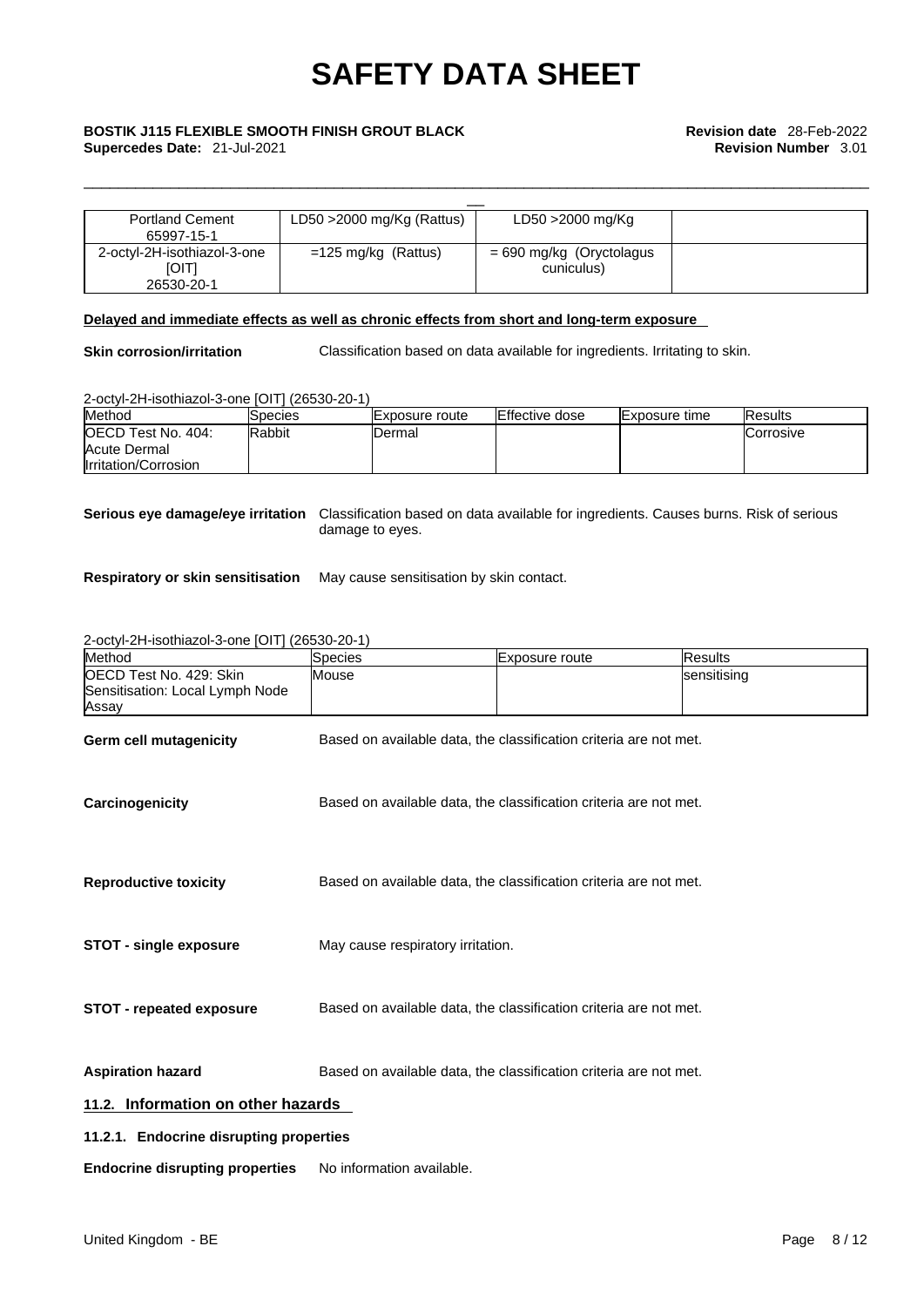\_\_\_\_\_\_\_\_\_\_\_\_\_\_\_\_\_\_\_\_\_\_\_\_\_\_\_\_\_\_\_\_\_\_\_\_\_\_\_\_\_\_\_\_\_\_\_\_\_\_\_\_\_\_\_\_\_\_\_\_\_\_\_\_\_\_\_\_\_\_\_\_\_\_\_\_\_\_\_\_\_\_\_\_\_\_\_\_\_\_\_

# \_\_ **BOSTIK J115 FLEXIBLE SMOOTH FINISH GROUT BLACK Revision date** 28-Feb-2022 **Supercedes Date:** 21-Jul-2021 **Revision Number** 3.01

#### **11.2.2. Other information**

**Other adverse effects** No information available.

#### **SECTION 12: Ecological information**

#### **12.1. Toxicity**

#### **Ecotoxicity**

| Chemical name                                       | Algae/aquatic<br>plants                                             | Fish                                                                                          | Toxicity to<br>  microorganisms | Crustacea                                | M-Factor | M-Factor<br>(long-term) |
|-----------------------------------------------------|---------------------------------------------------------------------|-----------------------------------------------------------------------------------------------|---------------------------------|------------------------------------------|----------|-------------------------|
| 2-octyl-2H-isothiazol-3-<br>one [OIT]<br>26530-20-1 | $EC50(72h) =$<br>$0.084 \text{ ma/L}$<br>subspicatus)<br>(OECD 201) | $LC50 (96h) =$<br>$0.036$ mg/L<br>(Scenedesmus   (Oncorhynchus  <br>  mykiss) (OECD  <br>203) |                                 | EC50 (48h)<br>$=0.42$ mg/L<br>(OECD 202) | 10       |                         |

#### **12.2. Persistence and degradability**

**Persistence and degradability** No information available.

| <b>Component Information</b>                   |                       |                        |                       |
|------------------------------------------------|-----------------------|------------------------|-----------------------|
| 2-octyl-2H-isothiazol-3-one [OIT] (26530-20-1) |                       |                        |                       |
| <b>Method</b>                                  | <b>IExposure time</b> | <b>Value</b>           | <b>IResults</b>       |
| OECD Test No. 309: Aerobic                     |                       | $H$ alf-life 0.6-1.4 d | Readily biodegradable |
| Mineralization in Surface Water -              |                       |                        |                       |
| Simulation Biodegradation Test                 |                       |                        |                       |

#### **12.3. Bioaccumulative potential**

**Bioaccumulation** There is no data for this product.

#### **Component Information**

| Chemical name                     | Partition coefficient | Bioconcentration factor (BCF) |
|-----------------------------------|-----------------------|-------------------------------|
| Quartz                            |                       |                               |
| 14808-60-7                        |                       |                               |
| 2-octyl-2H-isothiazol-3-one [OIT] | 2.92                  |                               |
| 26530-20-1                        |                       |                               |

#### **12.4. Mobility in soil**

**Mobility in soil** No information available.

#### **12.5. Results of PBT and vPvB assessment**

**PBT and vPvB assessment** The product does not contain any substance(s) classified as PBT or vPvB.

| Chemical name                     | <b>PBT</b><br>and vPvB assessment  |
|-----------------------------------|------------------------------------|
| 2-octyl-2H-isothiazol-3-one [OIT] | The substance is not PBT<br>/ vPvB |
| 26530-20-1                        |                                    |

#### **12.6. Other adverse effects**

**Other adverse effects** No information available.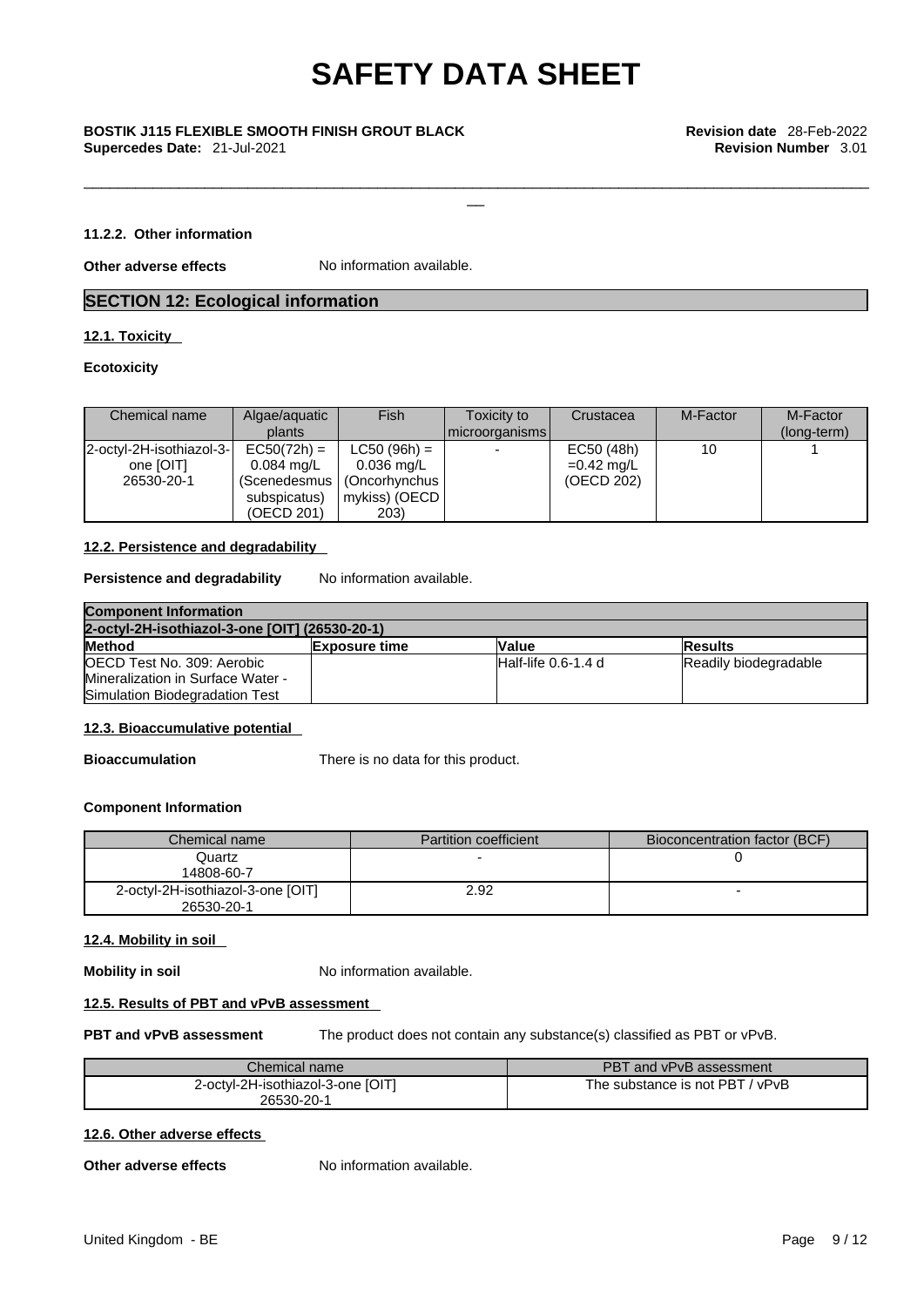\_\_\_\_\_\_\_\_\_\_\_\_\_\_\_\_\_\_\_\_\_\_\_\_\_\_\_\_\_\_\_\_\_\_\_\_\_\_\_\_\_\_\_\_\_\_\_\_\_\_\_\_\_\_\_\_\_\_\_\_\_\_\_\_\_\_\_\_\_\_\_\_\_\_\_\_\_\_\_\_\_\_\_\_\_\_\_\_\_\_\_

\_\_ **BOSTIK J115 FLEXIBLE SMOOTH FINISH GROUT BLACK Revision date** 28-Feb-2022 **Supercedes Date:** 21-Jul-2021 **Revision Number** 3.01

#### **SECTION 13: Disposal considerations 13.1. Waste treatment methods Waste from residues/unused products**  Dispose of contents/container in accordance with local, regional, national, and international regulations as applicable. Dispose of waste in accordance with environmental legislation. **Contaminated packaging** Do not reuse empty containers. Handle contaminated packages in the same way as the product itself. **European Waste Catalogue** 17 09 04 mixed construction and demolition wastes other than those mentioned in 17 09 01, 17 09 02 and 17 09 03 10 13 06 particulates and dust (except 10 13 12 and 10 13 13) Cured product can be treated as construction waste. In the management of larger quantities consult with local authorities and local waste disposal company 10 13 14 waste concrete and concrete sludge **Other information** Waste codes should be assigned by the user based on the application for which the product was used.

#### **SECTION 14: Transport information**

**Land transport (ADR/RID)**

|             | 14.1 UN number or ID number<br>14.2 Proper Shipping Name<br>14.3 Transport hazard class(es)<br>14.4 Packing group<br>14.5 Environmental hazards<br><b>14.6 Special Provisions</b> | Not regulated<br>Not regulated<br>Not regulated<br>Not regulated<br>Not applicable<br>None |                |
|-------------|-----------------------------------------------------------------------------------------------------------------------------------------------------------------------------------|--------------------------------------------------------------------------------------------|----------------|
| <b>IMDG</b> |                                                                                                                                                                                   |                                                                                            |                |
|             | 14.1 UN number or ID number                                                                                                                                                       | Not regulated                                                                              |                |
|             | 14.2 Proper Shipping Name                                                                                                                                                         | Not regulated                                                                              |                |
|             | 14.3 Transport hazard class(es)                                                                                                                                                   | Not regulated                                                                              |                |
|             | 14.4 Packing group                                                                                                                                                                | Not regulated                                                                              |                |
|             | 14.5 Marine pollutant                                                                                                                                                             | NΡ                                                                                         |                |
|             | <b>14.6 Special Provisions</b>                                                                                                                                                    | None                                                                                       |                |
|             |                                                                                                                                                                                   | 14.7 Transport in bulk according to Annex II of MARPOL and the IBC Code                    | Not applicable |

| Air transport (ICAO-TI / IATA-DGR) |                |  |  |
|------------------------------------|----------------|--|--|
| 14.1 UN number or ID number        | Not regulated  |  |  |
| 14.2 Proper Shipping Name          | Not regulated  |  |  |
| 14.3 Transport hazard class(es)    | Not regulated  |  |  |
| 14.4 Packing group                 | Not regulated  |  |  |
| 14.5 Environmental hazards         | Not applicable |  |  |
| <b>14.6 Special Provisions</b>     | None           |  |  |

### **Section 15: REGULATORY INFORMATION**

#### **15.1. Safety, health and environmental regulations/legislation specific for the substance or mixture**

#### **European Union**

Take note of Directive 98/24/EC on the protection of the health and safety of workers from the risks related to chemical agents at work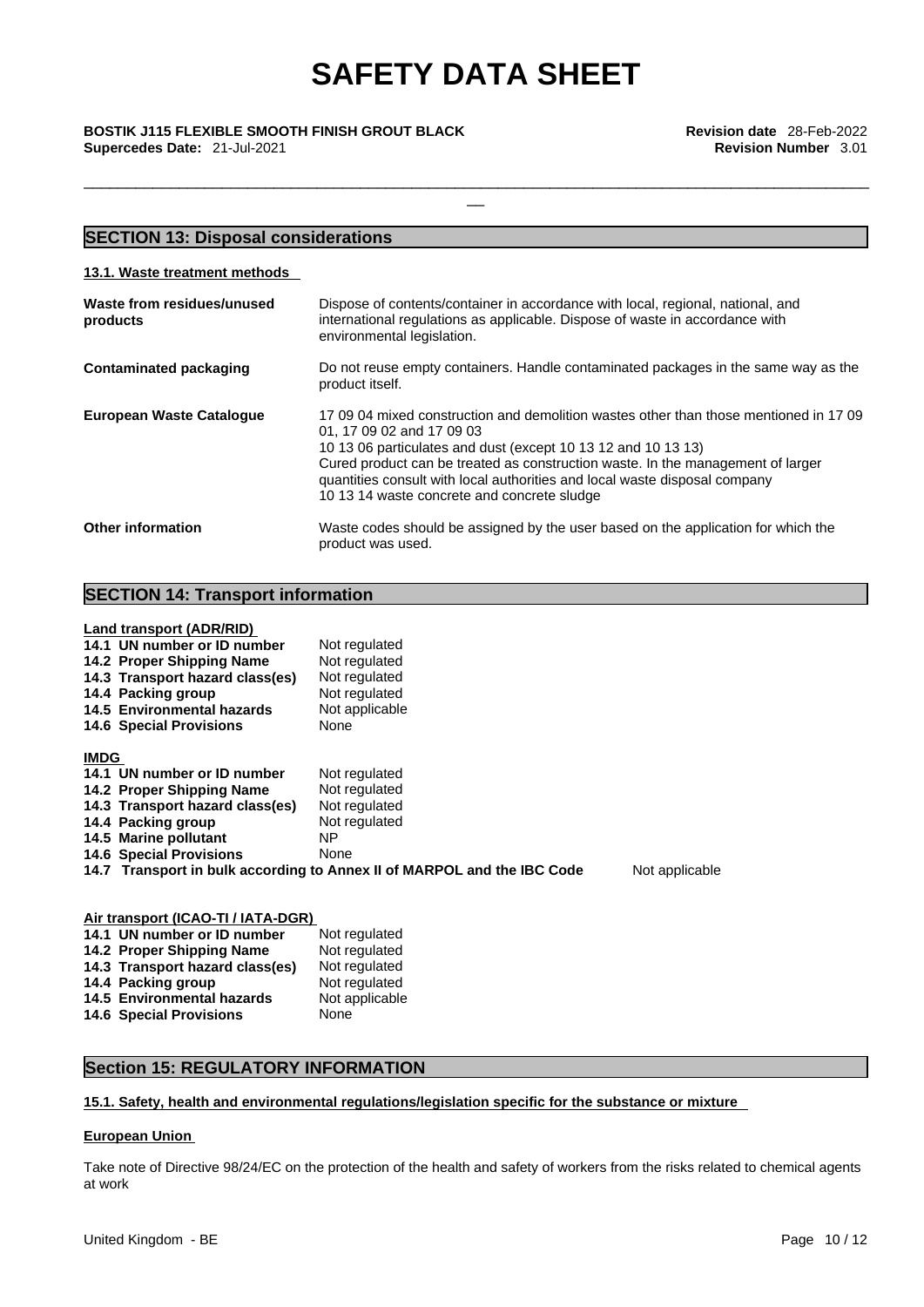# \_\_ **BOSTIK J115 FLEXIBLE SMOOTH FINISH GROUT BLACK Revision date** 28-Feb-2022

Check whether measures in accordance with Directive 94/33/EC for the protection of young people at work must be taken.

\_\_\_\_\_\_\_\_\_\_\_\_\_\_\_\_\_\_\_\_\_\_\_\_\_\_\_\_\_\_\_\_\_\_\_\_\_\_\_\_\_\_\_\_\_\_\_\_\_\_\_\_\_\_\_\_\_\_\_\_\_\_\_\_\_\_\_\_\_\_\_\_\_\_\_\_\_\_\_\_\_\_\_\_\_\_\_\_\_\_\_

Take note of Directive 92/85/EC on the protection of pregnant and breastfeeding women at work

#### **Registration, Evaluation, Authorization, and Restriction of Chemicals (REACh) Regulation (EC 1907/2006)**

#### **SVHC: Substances of Very High Concern for Authorisation:**

This product does not contain candidate substances of very high concern at a concentration >=0.1% (Regulation (EC) No. 1907/2006 (REACH), Article 59)

#### **EU-REACH (1907/2006) - Annex XVII - Substances subject to Restriction**

This product contains one or more substance(s) subject to restriction (Regulation (EC) No. 1907/2006 (REACH), Annex XVII).

| Chemical name          | CAS No     | Restricted substance per REACH<br>Annex XVII |
|------------------------|------------|----------------------------------------------|
| <b>Portland Cement</b> | 65997-15-1 |                                              |

**47** where product supplied with reducing agent the packaging must be marked with the storage conditions and storage period appropriate to maintaining the activity of the reducing agent to keep the content of soluble chromium VI below 2mg/Kg.

#### **Substance subject to authorisation per REACH Annex XIV**

This product does not contain substances subject to authorisation (Regulation (EC) No. 1907/2006 (REACH), Annex XIV)

**Ozone-depleting substances (ODS) regulation (EC) 1005/2009** Not applicable

### **Persistent Organic Pollutants**

Not applicable

#### **National regulations**

#### **15.2. Chemical safety assessment**

Chemical Safety Assessments have been carried out by the Reach registrants for substances registered at >10 tpa. No Chemical Safety Assessment has been carried out for this mixture

#### **SECTION 16: Other information**

#### **Key or legend to abbreviations and acronyms used in the safety data sheet**

#### **Full text of H-Statements referred to under section 3**

- H301 Toxic if swallowed
- H311 Toxic in contact with skin
- H314 Causes severe skin burns and eye damage
- H315 Causes skin irritation
- H317 May cause an allergic skin reaction
- H318 Causes serious eye damage
- H331 Toxic if inhaled
- H335 May cause respiratory irritation
- H400 Very toxic to aquatic life
- H410 Very toxic to aquatic life with long lasting effects

#### **Legend**